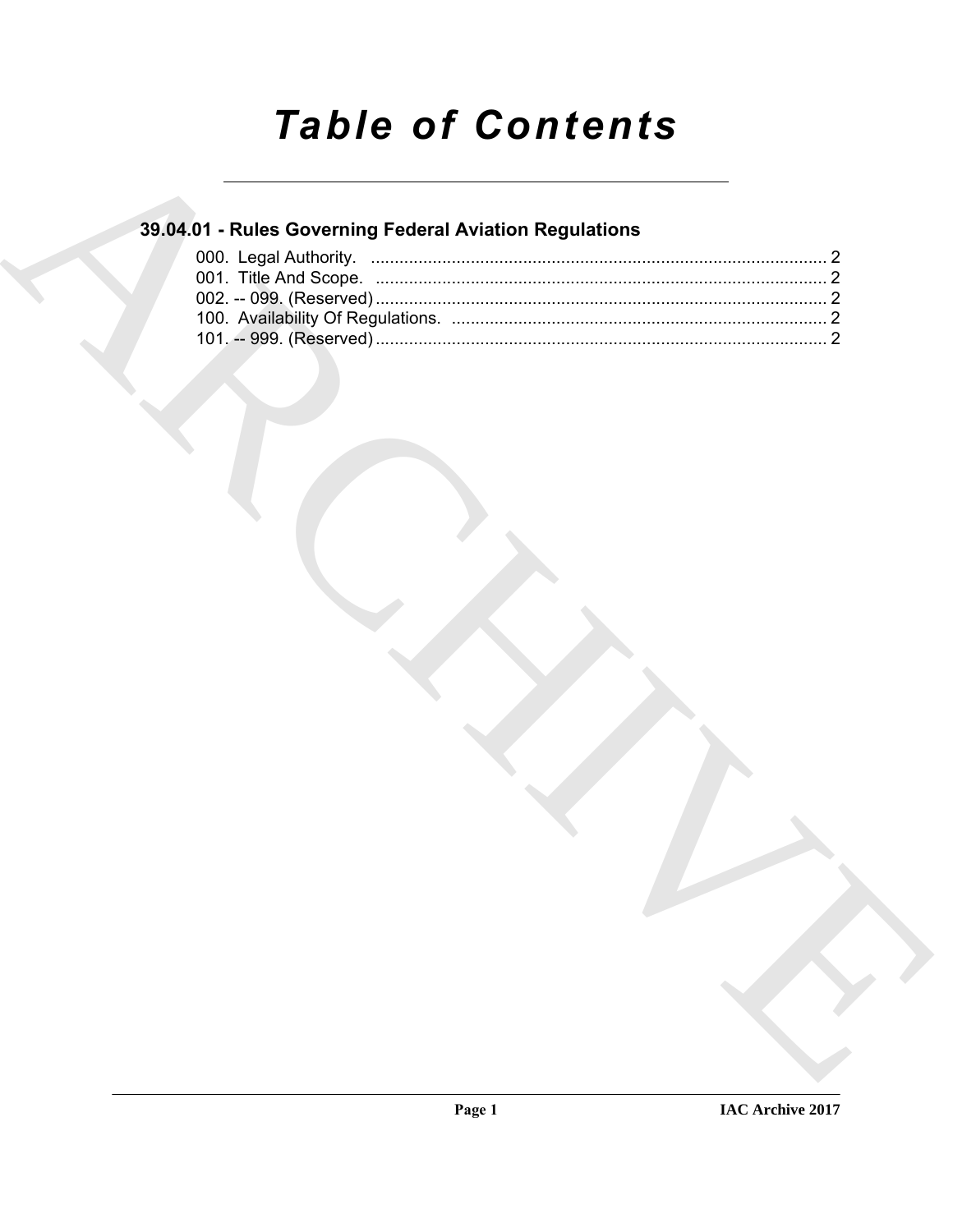#### **IDAPA 39 TITLE 04 CHAPTER 01**

#### **39.04.01 - RULES GOVERNING FEDERAL AVIATION REGULATIONS**

#### <span id="page-1-1"></span><span id="page-1-0"></span>**000. LEGAL AUTHORITY.**

Under the authority of Sections 21-111 and 67-5203A, Idaho Code, the Idaho Transportation Board adopts this rule.  $(11-28-90)$ 

#### <span id="page-1-2"></span>**001. TITLE AND SCOPE.**

**SRAAD : RULES GOVERNING FEDERAL AVATION REGULATIONS**<br>
HIVE LEGAL AUTIONATY III and 67 520 5. Italia Code, the Idalo Transportation Brand adopted to the Code of the Internet Code of the Internet Code of the Internet Code Where feasible, all rules and regulations regarding navigation of aircraft within the airspace about the state of Idaho will be kept in conformance with the current Federal Aviation Regulations. The state of Idaho does hereby incorporate by reference the Federal Aviation Regulations, 14 CFR Parts 1-191, where they are not inconsistent with existing rules or regulations that may, from time to time, be adopted by the Idaho Transportation Board. (11-28-90)

#### <span id="page-1-3"></span>**002. -- 099. (RESERVED)**

#### <span id="page-1-6"></span><span id="page-1-4"></span>**100. AVAILABILITY OF REGULATIONS.**

Copies of Federal Aviation Regulations, 14 CFR Parts 1-191, may be obtained from the Superintendent of Documents, U.S. Government Printing Office, Washington, DC 20402. (11-28-90) Documents, U.S. Government Printing Office, Washington, DC 20402.

<span id="page-1-5"></span>**101. -- 999. (RESERVED)**